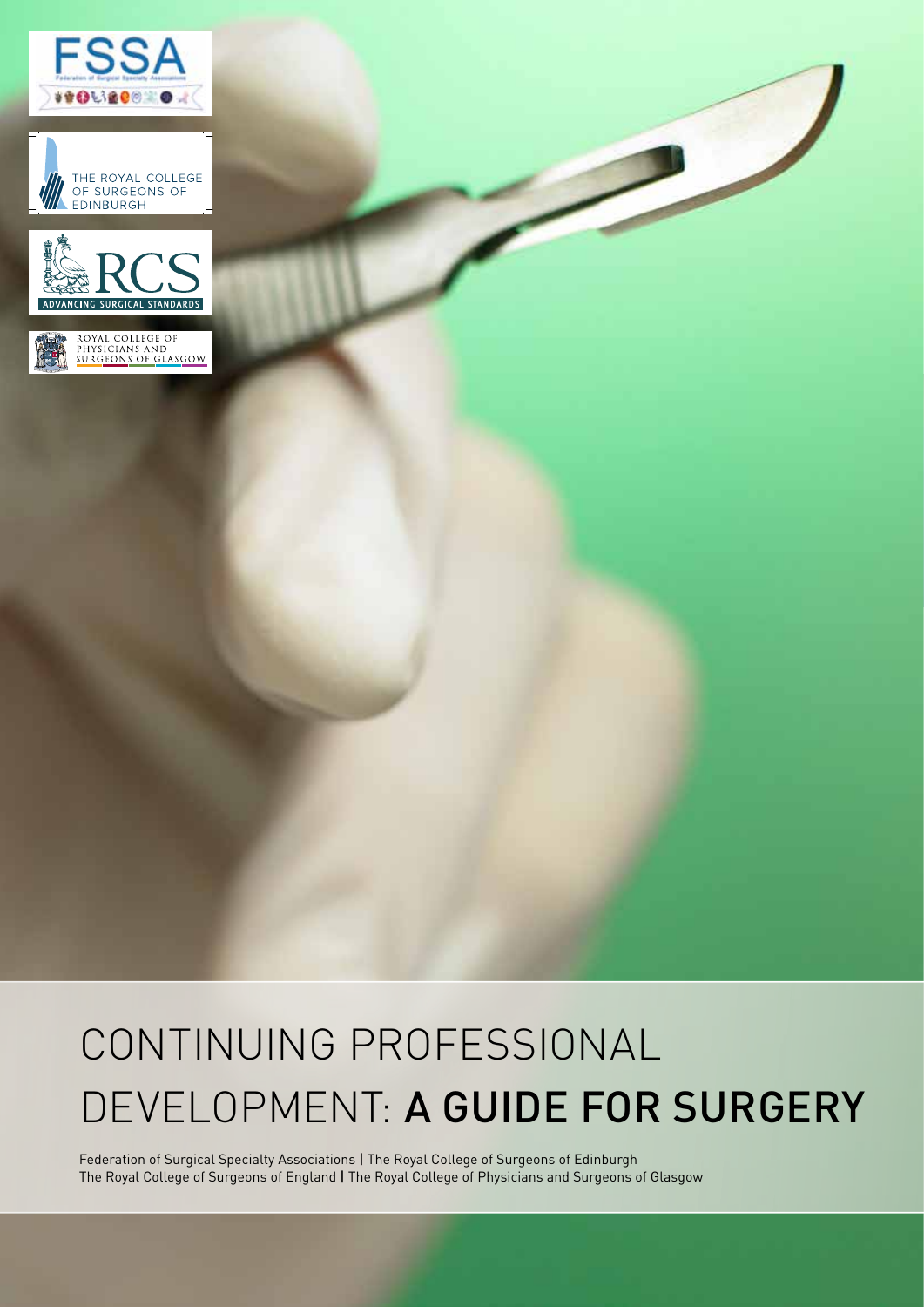## **Contents**

| Introduction                            | 3 |
|-----------------------------------------|---|
| Which activities qualify as CPD?        | 3 |
| Summary of requirements                 | 4 |
| Recording CPD                           | 5 |
| Planning and reviewing CPD at appraisal | 5 |
| Responsibilities of employers           | 6 |
| Special circumstances                   | 6 |
| Further information                     | 7 |
| <b>CPD</b> checklist                    | 8 |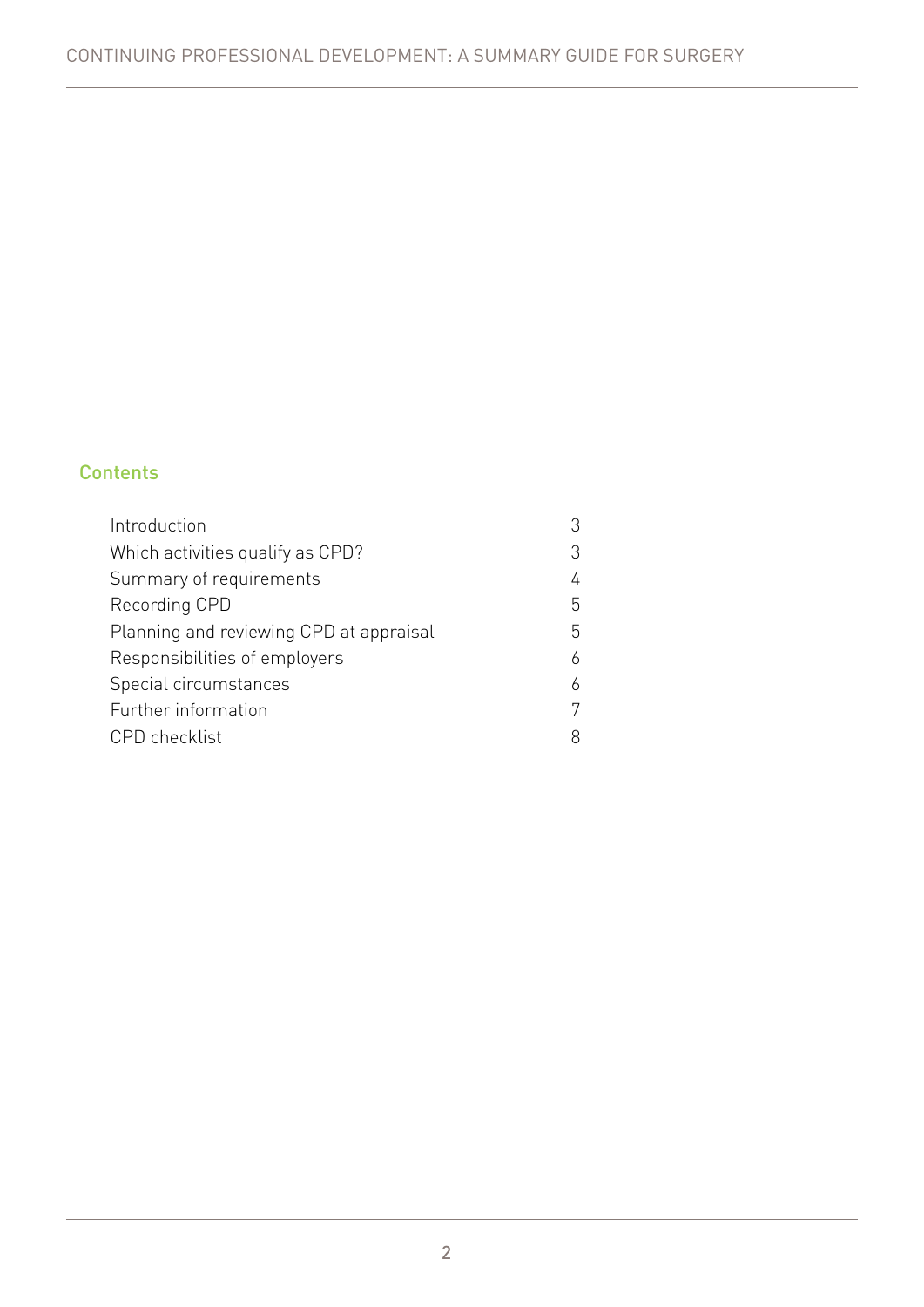# Introduction

## Definition

CPD is the engagement in a continuing learning process, outside formal undergraduate and postgraduate training, that enables individual doctors to maintain and improve standards of medical practice through the development of knowledge, skills, attitudes and behaviour.

#### Requirement of revalidation

All surgeons in non-training grades who have a licence to practise and wish to remain on the GMC register must participate in CPD activities to meet the requirements of revalidation. The GMC will require documented proof of CPD as an essential part of successful appraisal and revalidation.

#### Individual responsibility

It is the responsibility of individual surgeons to keep abreast of new developments that apply to their roles and practice and ensure that they undertake a range of CPD activities that reflect the needs of their practice and their own learning. For a CPD scheme to be effective it should be flexible and largely based on self-evaluation.

# Which activities qualify as CPD?

#### Educational benefit

The colleges recognise any activity which provides educational benefit to the individual surgeon as eligible for CPD. These activities can vary from attending courses, clinical workshops, developing courses, mentoring, research, reading journal articles, peer reviewing journal papers etc. There is no exhaustive list of potential CPD activities.

#### Developmental and relevant to practice

The chosen CPD must be a genuinely developmental experience for the surgeon concerned. It must be relevant to a surgeon's actual practice and support their current skills and knowledge or their career development. Credit should not be claimed for activities that are not relevant to the surgeon's practice or for repeat activities (e.g. making a presentation several times) as these will have limited developmental value.

#### Accredited activities

Some activities may be accredited by royal colleges and specialty associations. Accreditation of activities is not a mandatory part of the CPD requirements for revalidation but can guide surgeons to quality activities related to their practice. Surgeons should be able to justify to their appraisers that the activity contributed to their personal development.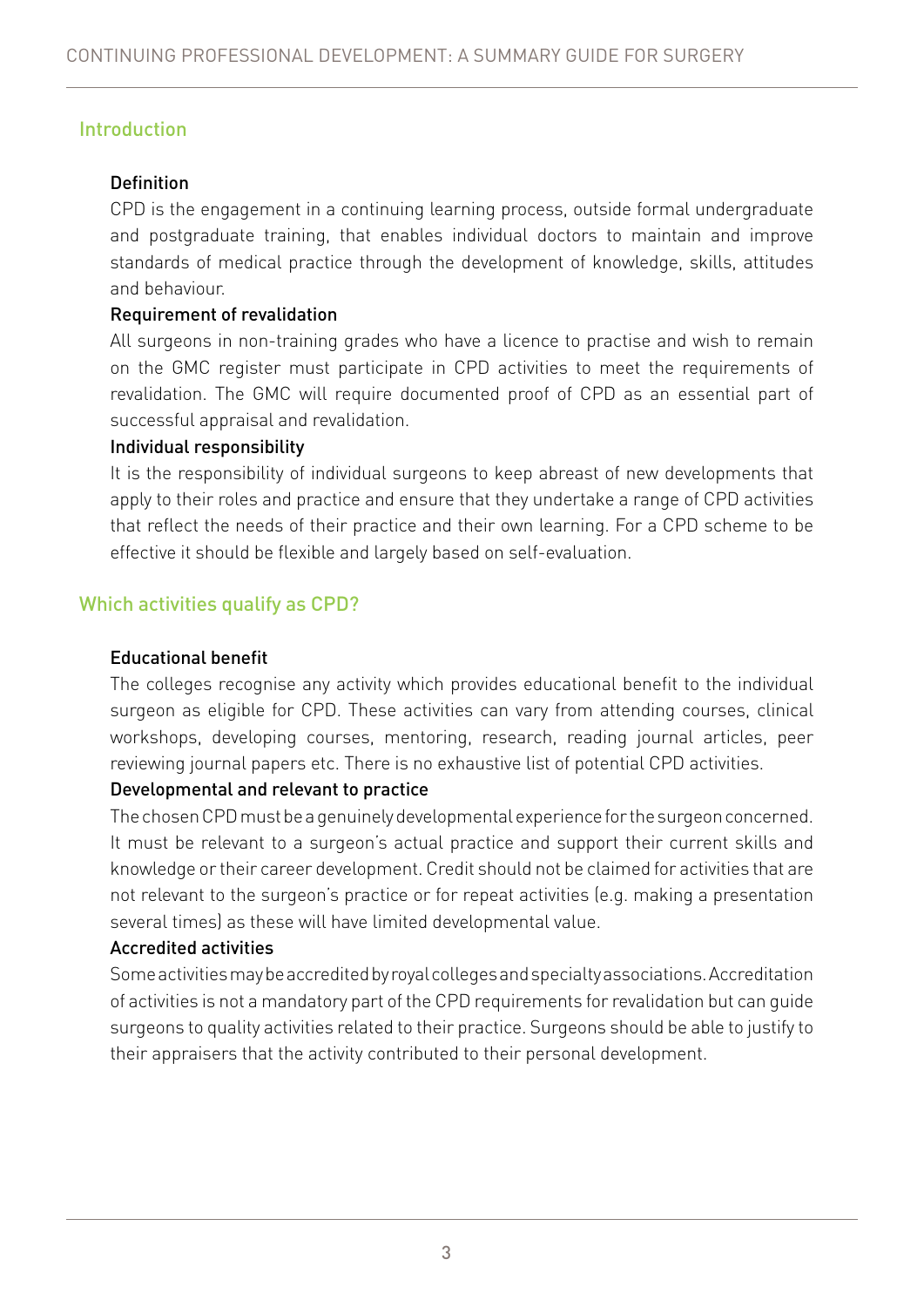# Summary of requirements

#### Balance of activities

CPD should include activities both within and outside the employing institution, where there is one. There should also be a balance of learning methods. CPD activities should include professional development outside narrower specialty interests.

Surgeons should aim to achieve a balance of activities across three categories of activities: Clinical; Academic and Professional (including Managerial); and three environments: Internal; External and Personal. These can be represented in a simple matrix:

|                                        | Internal | External | Personal |
|----------------------------------------|----------|----------|----------|
| Clinical                               |          |          |          |
| Academic                               |          |          |          |
| Professional (including<br>Managerial) |          |          |          |

There are no minima or maxima in any category but surgeons should aim for a balanced programme that reflects their practice and development needs. It would normally be expected that a surgeon's five-year CPD programme would include CPD activity within each category and environment (i.e. some entries in each box) but, depending on the surgeon's role, it is recognised that this may not always be possible. Planned programmes should be agreed between a surgeon and their appraiser when setting a Personal Development Plan (PDP).

#### Credit requirements

Surgeons should accrue at least 50 credits each year and at least 250 credits each revalidation cycle (i.e. five years) although there can be some flexibility from year to year at the discretion of the surgeon's appraiser. Normally credits given are based on one credit equating to one hour of educational activity.

There are no limits on the number of hours that can be claimed for the same type of activity. However, to encourage a balanced programme, normally no more than 20 of the minimum 50 hours per year should come from a single type of activity. For example, a surgeon might publish three articles (30 hours) but an appraiser should be looking for a further 30 (rather than 20) to come from different sources.

It is expected that most surgeons in full time active practice would easily exceed the 50 hour minimum.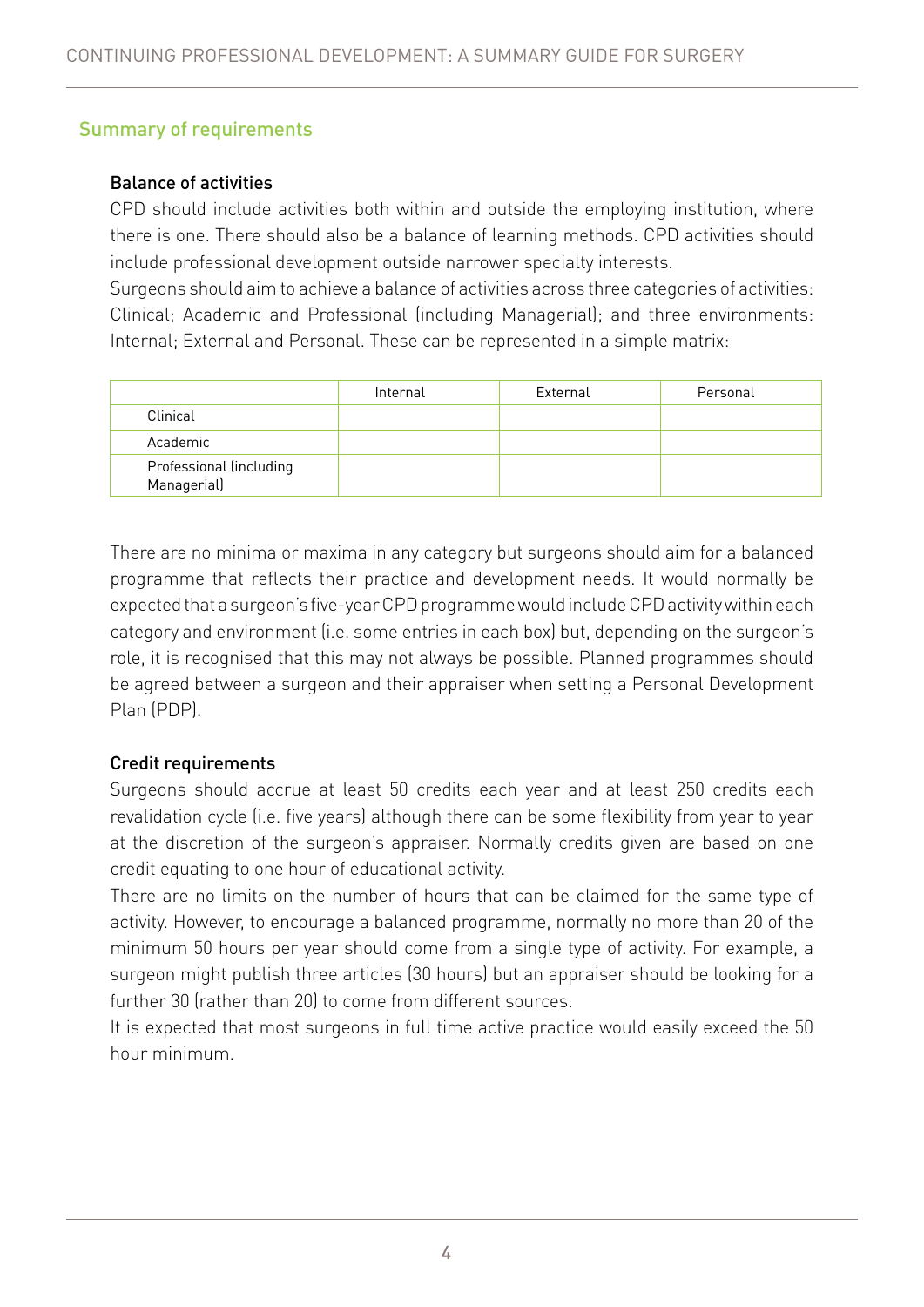# Recording CPD

#### Evidence of CPD activity

Surgeons are required to collect evidence of their CPD activity and the credits that are attributed to it. It is recommended that surgeons record data about their CPD activity using the Surgeons' Portfolio or a similar tool provided by their Trust. Supporting information such as certificates should be uploaded or retained by the surgeon in hard copy as proof.

Depending on the nature of each CPD activity recording can take place through a number of ways:

- » For verifiable activities (such as courses, events, committee meetings, or other types of activities organised by external providers) - Documentation to demonstrate participation in CPD activity may include certificates of attendance, letters from organisers, event programmes, attendance lists and minutes of meetings, printouts of participation in exams or college activities etc.
- » For non-verifiable activities (such as journal reading and information through the internet, or other types of activities that are organised and carried out personally by the surgeon) – Documentation to demonstrate CPD activity may include the surgeon's self-recording of hours spent on the activity.

#### Reflective learning

Recording of CPD activity should include a reflection on the learning gained from each activity and the likely effect on the surgeon's professional work. The Surgeons' Portfolio provides space for guided reflection. The following points may be used to reflect on the activity:

- » Brief description of the activity including why you selected this activity for CPD.
- » What was the learning need or objective that was addressed?
- » What was the outcome of this activity?
- » Outline any further learning or development needs highlighted by the activity. How do you intend to address these?

## Planning and reviewing CPD at appraisal

A CPD programme should be planned and agreed between a surgeon and their appraiser during the annual appraisal, and as part of the surgeon's Personal Development Plan (PDP). The PDP should outline a series of development aims and how the surgeon intends to achieve these aims, including a summary of CPD activities planned for the coming year. When it comes to reviewing the CPD activities, surgeons are not required to submit information on their CPD to their College for certification. Instead, surgeons should present a summary of the CPD undertaken for discussion and assessment at their appraisal. The discussion with the appraiser should include the learning and/or changes in practice that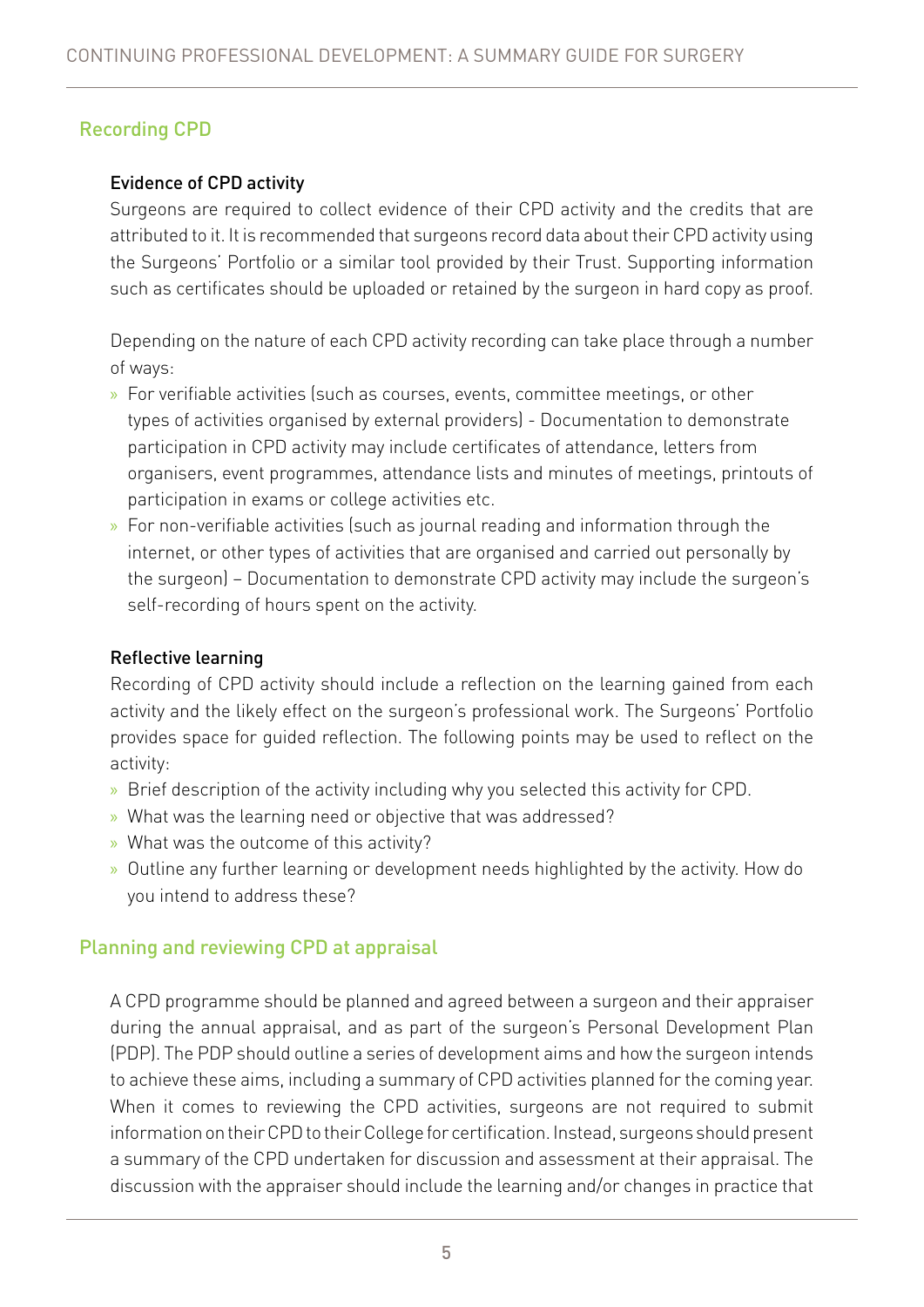have arisen from the activities. The appraiser will also assess the relevance of the chosen CPD activities to the surgeon's practice and development needs.

# Responsibilities of employers

In its guidance on continuing professional development, published in 2012, the GMC states:

- » Employers and contractors of doctors' services are responsible for making sure their workforce is competent, up to date and able to meet the needs of the service. They should maintain and develop the skills of all of their medical staff whether they are consultants, staff grade, specialty or associate specialist (SAS) doctors, sessional general practitioners (GPs), locum doctors or trainees. They should also facilitate access to the resources (including the time to learn) that will support this.
- » Employers and contractors should use the appraisal system, alongside job planning and PDPs, to plan and coordinate the CPD needs of their staff, to discuss how best those needs should be met, and to monitor the effectiveness of doctors' CPD activities.
- » The responsibility for fulfilling CPD requirements and achieving learning needs rests with the individual doctor. However, the employing organisation (including locum agencies, where applicable) should provide support for professional development in partnership with other relevant bodies.

## Special circumstances

#### Part time work

Surgeons working less than full time have an equal obligation to provide high quality patient care as do those working full time, and should maintain the same commitment to their CPD. Colleges and faculties as well as employers, should be as flexible as possible in enabling this commitment to be met for all surgeons. The use of a rolling five-year cycle can allow the average amount of activity to be maintained over five years if a shortfall occurs.

#### Sick leave, maternity leave or other career breaks

Any deficit in CPD activity should be made up over the remainder of the five-year cycle. Where the absence is for more than a year, advice from the college or faculty should be sought.

## Surgeons who have fully retired from clinical practice

If a retired surgeon wishes to retain a licence to practise, then the CPD requirements of the College or Faculty should be met.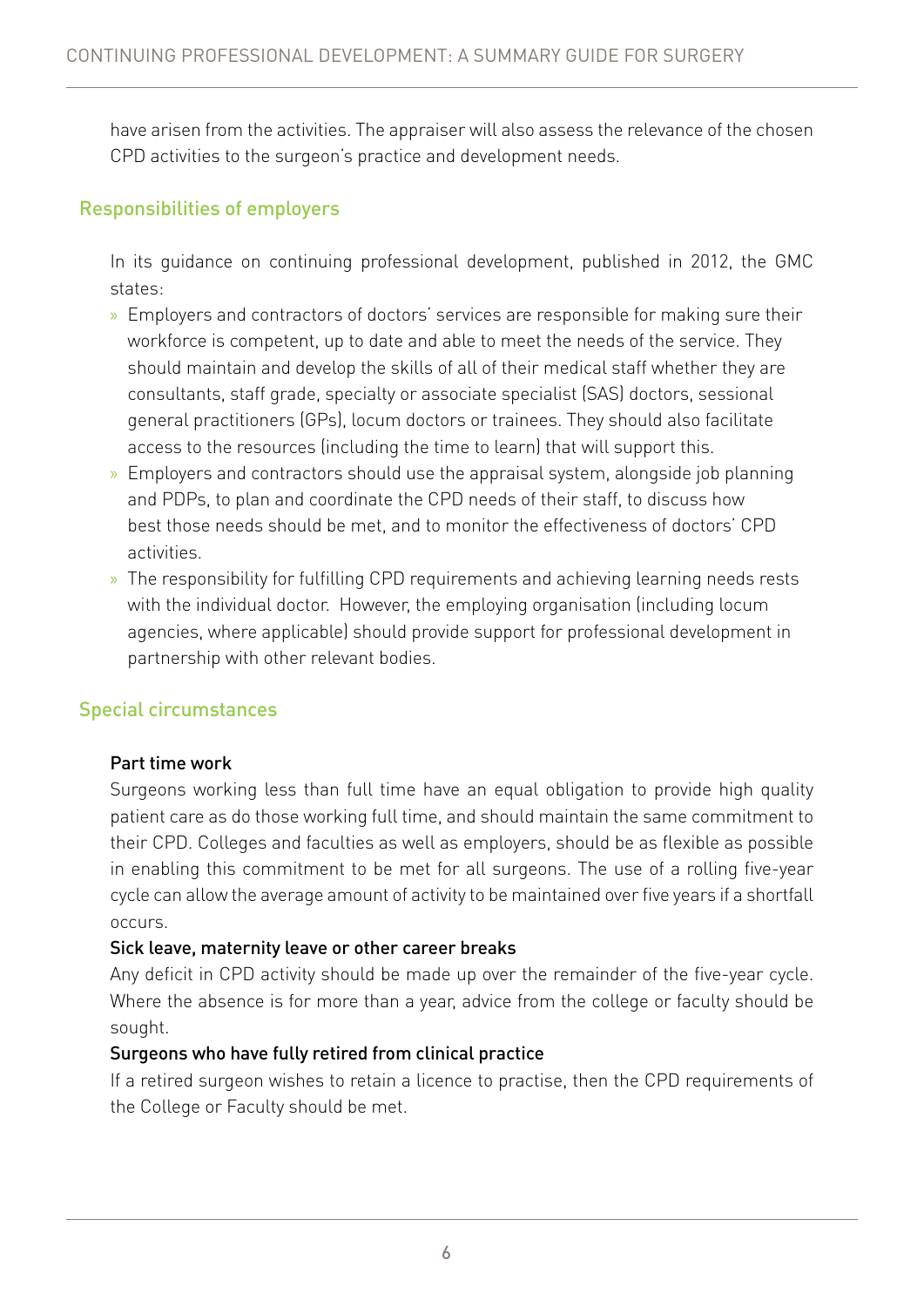#### Surgeons working in isolated environments outside the uk

In some circumstances the type of CPD activity available may not conform to the quality standards set by the colleges or specialty associations. The surgeon should self-accredit as much CPD as appears justifiable in terms of the learning achieved. Any shortfall should be made up on return to the UK. Periods of absence of more than one year may require specific CPD as agreed with the surgeon's appraiser.

## Further information

For any questions about CPD for appraisal or revalidation you can contact the helpdesks of the surgical royal colleges at:

Edinburgh: revalidation@rcsed.ac.uk

England: revalidation@rcseng.ac.uk

Glasgow: revalidation@rcpsg.ac.uk

More information on the Surgeons' Portfolio can be found at: Website: https://www.surgeonsportfolio.org/ Helpdesk: helpdesk@surgeonsportfolio.org

More information about the GMC requirements for CPD can be found on the GMC website:

http://www.gmc-uk.org/education/continuing\_professional\_development.asp